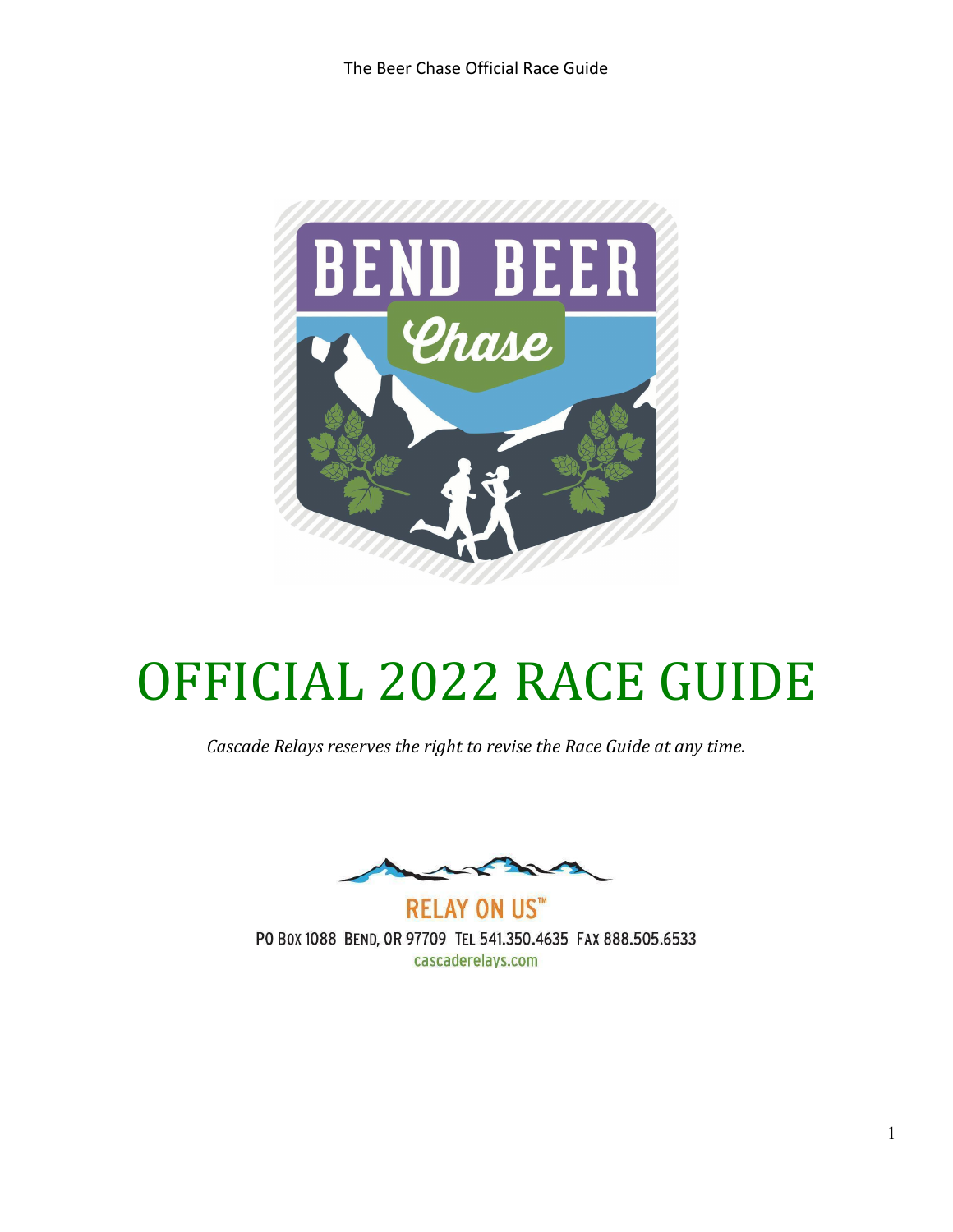## Table of Contents

| <b>INTRODUCTION</b>                                                                 | 3              |
|-------------------------------------------------------------------------------------|----------------|
| <b>CASCADE RELAYS FOUNDATION</b>                                                    |                |
| THANK YOU TO OUR TITLE SPONSOR                                                      |                |
| <b>SAFETY</b>                                                                       | 5              |
| <b>THE BASICS</b>                                                                   | 6              |
| <b>VIOLATION OF OPEN CONTAINER LAW</b>                                              | 7              |
| <b>GENERAL INFORMATION</b>                                                          | 8              |
| <b>TEAM DIVISIONS</b>                                                               | 9              |
| <b>PACE PROJECTIONS</b>                                                             | 11             |
| <b>OFFICIAL COMPETITION RULES</b>                                                   | 12             |
| <b>OFFICIAL TIMING</b>                                                              | 12             |
| <b>PENALTIES</b>                                                                    | 12             |
| <b>30 MINUTE PENALTIES</b><br><b>60 MINUTE PENALTIES</b><br><b>DISQUALIFICATION</b> | 13<br>13<br>14 |
| <b>RACE DAY WEBSITE INSTRUCTIONS</b>                                                | 15             |
| PRE-RACE                                                                            | 16             |
| <b>THE COURSE</b>                                                                   | 17             |
| TEAM CHECK-IN AND REQUIRED EQUIPMENT                                                | 17             |
| <b>REGULATIONS</b>                                                                  | 18             |
| <b>VOLUNTEERS</b>                                                                   | 18             |
| <b>COMPLAINTS ABOUT OTHER TEAMS</b>                                                 | 20             |
|                                                                                     |                |

#### <span id="page-1-0"></span>**INTRODUCTION**

This is the Official Race Guide for The Bend Beer Chase. The purpose of the guide is to provide important information about the course as well as the rules and regulations of the relay. The Beer Chase is produced by Cascade Relays of Bend, Oregon. We reserve the right to make changes to the Race Guide or any information within at any time. **Every Beer Chase participant is responsible for reading, understanding and abiding by everything in this race guide.**

#### From the Race Directors

On behalf of Cascade Relays, we welcome you to the 2022 Bend Beer Chase! This is our 9th year for the BBC and we strive to make your experience with us memorable, fun, and safe! We are extremely excited about the continued enthusiasm and excitement to experience the Central Oregon Craft Beer scene while running with your friends on a beautiful course.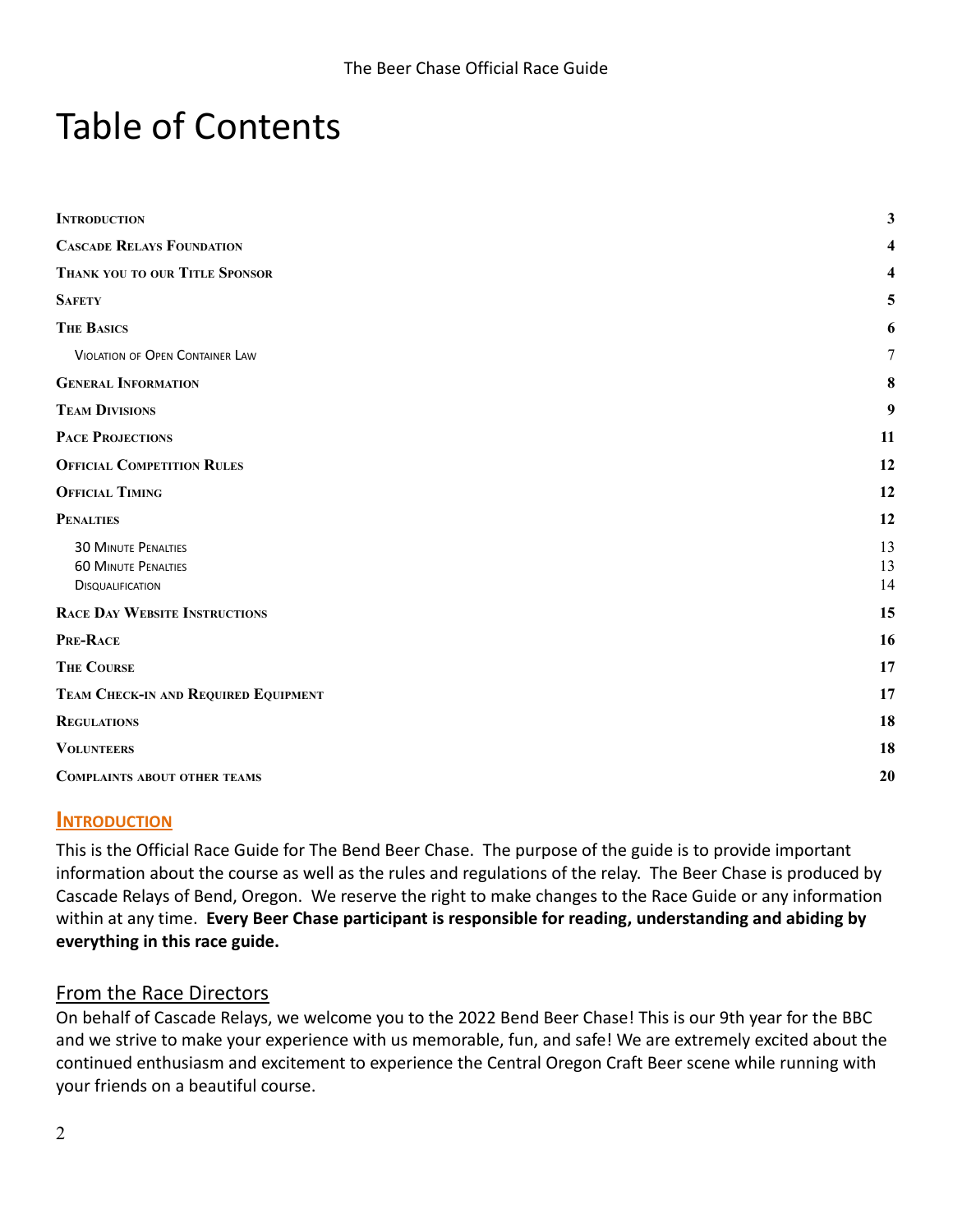#### The Beer Chase Official Race Guide

As with all events we produce, we will make a number of improvements each year, and a majority of these changes will be made because you asked for them in our post-race survey. We listen to our participants and strive to institute as many of these great ideas as possible. After the race, fill out an online survey for a chance to win 10% off your team's registration fee for next year. We take your feedback very seriously and we can't improve without your help and suggestions.

We also continue to expand our popular Hire a Volunteer program. The Cascade Relays Foundation has directly donated over \$500,000 to local nonprofits and community groups since its founding in 2008. The Cascade Relays Foundation will allow us to raise additional funds for our official charities and have an impact in our community 365 days a year.

Throughout the race, we ask that you remain vigilant and aware while you participate in the best one-day beer relay. Safety of our participants is our priority and we must all take personal responsibility to ensure a safe event. This is an **OPEN ROADS** course and you are required to abide by all rules of the road, both in a vehicle and while running. If you see something that is not safe – **DO THE RIGHT THING** and **SPEAK UP!**

We also encourage you to **Enjoy Responsibly!** We will be visiting many wonderful craft breweries throughout the event and although consumption will be limited to small taster samplers, we expect you to **Enjoy Responsibly.**

We also ask that you take a moment to **greet a volunteer** or a person of the community and **thank them** for their support. Without community support and volunteers, this event would not be possible. Be safe, have fun, and enjoy the competition.

<span id="page-2-0"></span>The Cascade Relays Team

#### **CASCADE RELAYS FOUNDATION**

Cascade Relays is committed to supporting local charities & organizations throughout the Bend Beer Chase We thank you for your support of local organizations during fundraising opportunities along the course and through our popular Hire a Volunteer program.

<span id="page-2-1"></span>Thank you for supporting our charities and making a difference in the communities we run/walk through!

**THANK YOU TO OUR TITLE SPONSOR**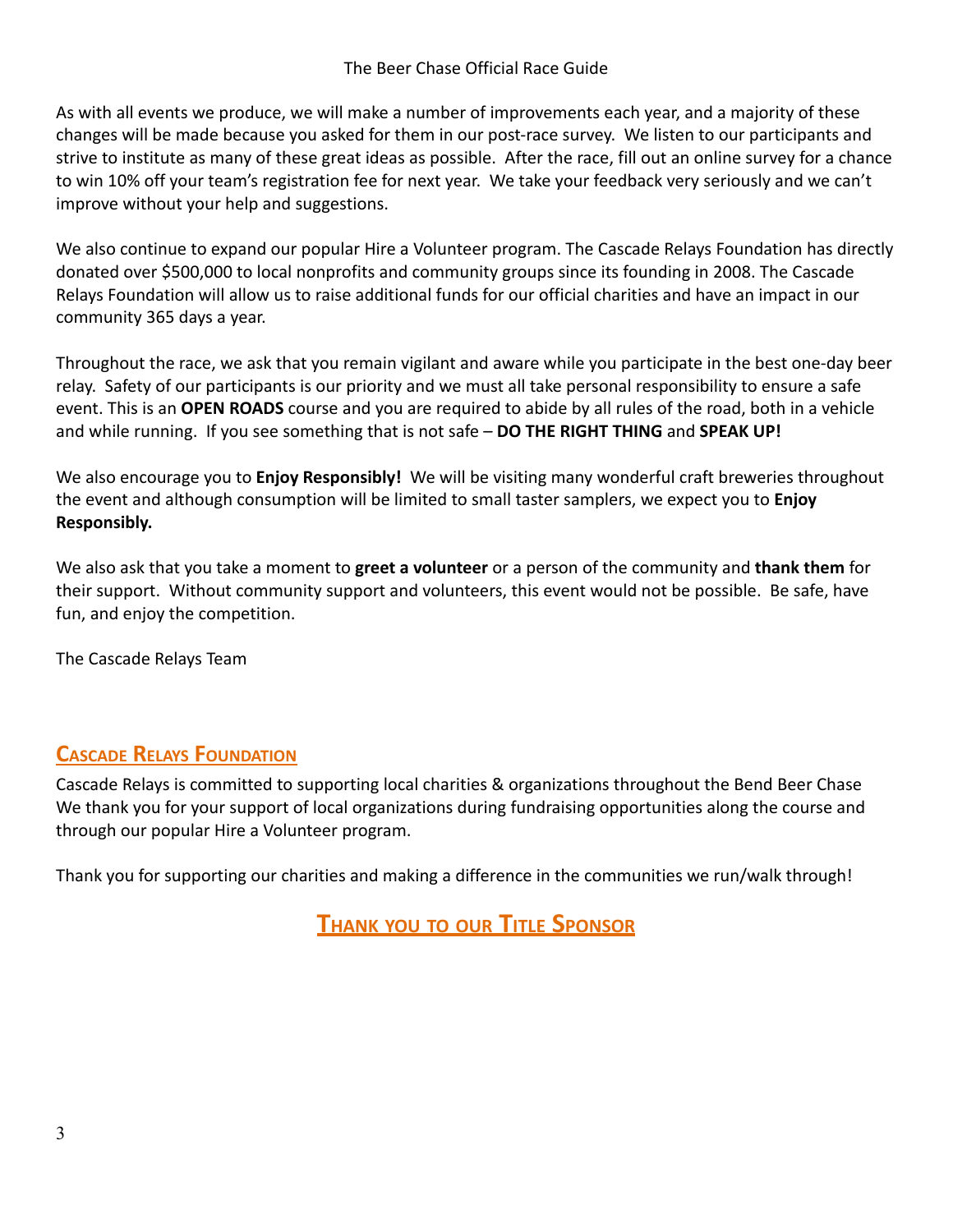# 10 BARREL **BREWINGCO**

#### **RACE STAFF**

We don't know of another relay that has as many trained race staff out on the course as we do. These are the people who help create the culture that participants have come to love at Cascade Relays. They manage our awesome volunteers and they do everything they can to make sure you have an incredible experience. Introduce yourself. Thank them. Give them feedback or a High Five. Join our family!

#### <span id="page-3-0"></span>**SAFETY**

#### Orange Safety Flag

Every team will be provided with an orange safety flag at check-in. Any participant (not the runner) who is outside of their team van and crossing a road must do so with the aid of an orange safety flag. In order to receive your medals, teams must return their Orange Safety Flag at the finish line.

Be safe, have fun, and be competitive… always in that order. Our number one priority in this race is safety. **This is an OPEN COURSE and there are many potential hazards in a race of this type including but not limited to automobile traffic, road surface conditions and weather.** We ask that all teams please take appropriate precautions to insure a safe and fun event for all participants as well as the public.

#### In the Event of an Emergency

If the emergency is severe, call 911 first and foremost! If you do not have cell phone reception, notify the nearest race official.

#### Distress Signal

Should your team require medical attention, the official signal to alert others is to blast your car horn in the following manner: **THREE SHORT BLASTS…THREE LONG BLASTS…THREE SHORT BLASTS, etc.** Continue this until somebody arrives on scene or until you find a member of our Communications Team that can relay the Emergency details.

#### First Aid Kit

Please plan ahead for your team to handle minor issues such as blisters or scrapes on your own. We recommend that each team have a medical kit that contains items including, but not limited to:

1) Mole Skin 4) Scissors 7) Band Aids & Gauze 10) Tweezers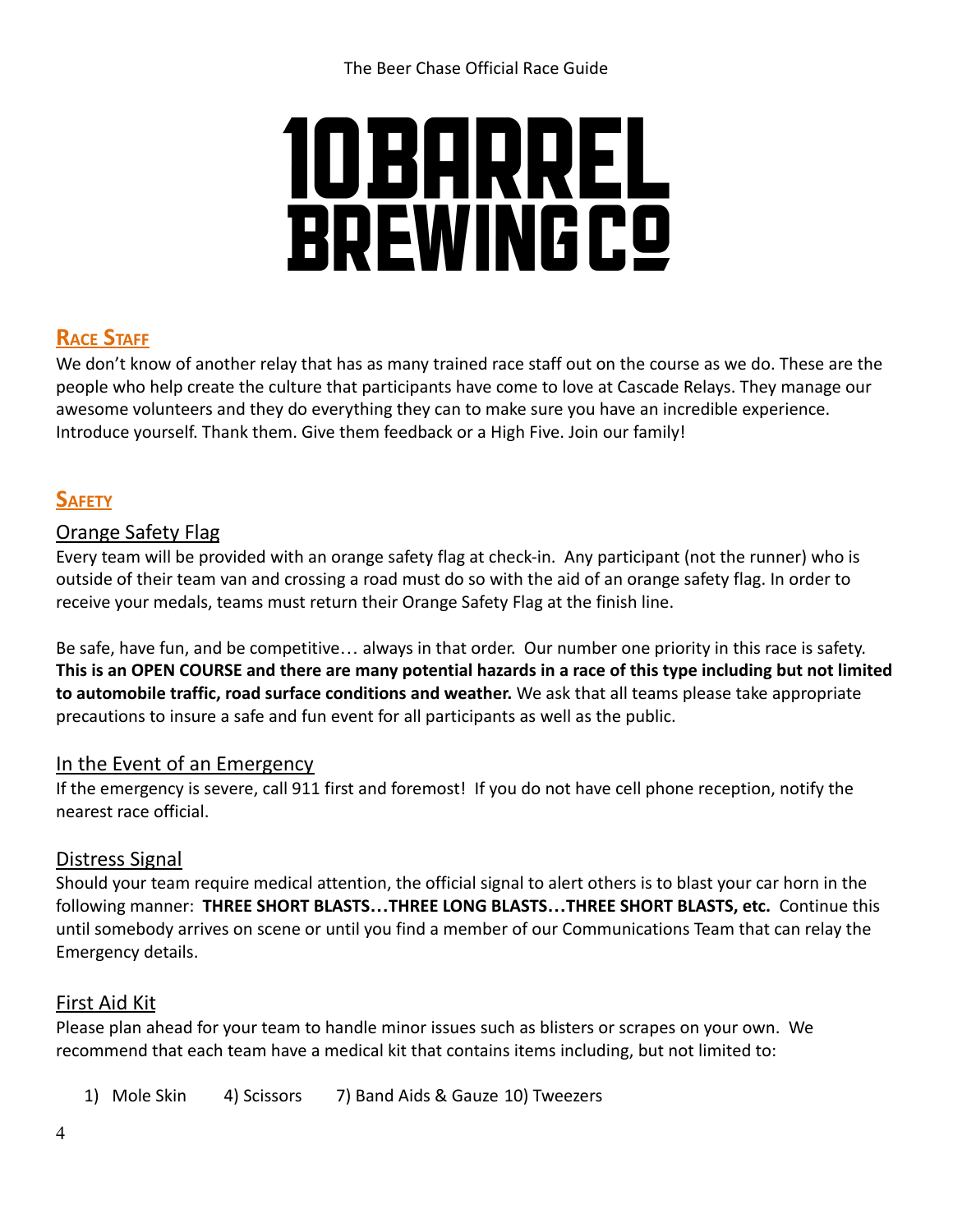2) Ace Bandages 5) Neosporin 8) Ice Packs 11) Icy Hot

3) Ibuprofen 6) Benadryl 9) Second Skin 12) Medical Tape

#### Wildlife

Please respect all wildlife and alert Race Officials if there is a problem. We have taken precautions to ensure the safety of our runners/walkers but want everyone to be aware of their surroundings.

#### <span id="page-4-0"></span>**THE BASICS**

The Beer Chase is a one day, six person running relay of approximately 50 miles, consisting of 12 legs of varying distance. On a 6-person team, each person runs 2 legs; On a 3-person team, each person runs 4 leg, you get the idea. Each time you exchange at a brewery, you will have the option to enjoy a sample of beer. This is not required. But we expect many people to enjoy this opportunity. Every team must have a designated driver.

Like a fine craft beer, The Beer Chase focuses on quality over quantity. The Beer Chase doesn't strive to be the biggest one-day relay - only the best - so you are assured to get the attention you deserve. As you prepare for this terrific relay adventure, remember this very important safety point: *ENJOY RESPONSIBLY AND REMEMBER… THE BEER CHASE IS AN OPEN ROADS EVENT!*

#### Role of the Team Captain

Each team must have a designated captain who is the team's point guard and the main team member to receive updates and instructions from Cascade Relays. It is critical for the captain to share pertinent information with team members. If a team must appoint a new captain during the course of the planning, it is mandatory that the "former" captain contact us to have us make the switch in the database.

The team captain is responsible for making sure the team roster is complete, estimated times are submitted, drivers are identified, volunteers are recruited, waivers are signed, and fees are paid. Team captains have a special login under "Form Your Team" on the website to manage their teams. Team captains must gather and submit all team information – all before the deadlines. Most communication between teams and relay HQ goes through the captain.

#### Runners – Exchanges and Rotation

A typical one-day relay team consists of 6 runners, with each team member running 2 legs of varying lengths and difficulty. On average, each runner covers a distance of 3-5 miles per run and average of 8.5 miles in total

over the two legs. Interactive Leg Maps are available on the website under "Prepare to Race > Course Map" and detail the length, elevation, road/trail type, etc.

Teams collectively cover the 50-mile course by rotating through a total of 12 legs. When a runner completes an assigned leg, they are then inactive until the entire team has run their assigned legs. The relay has a total of 11 exchange points (no exchange at the start or finish line!). Exchanges are the set locations where one runner passes the wristband to the next runner. Examples: Runner #1 will run Leg #1 and hand off at Exchange #1 to Runner #2. Runner #2 will run Leg #2 and hand off to Runner #3 at Exchange #2. The exchange points are the same for everyone and are staffed by race officials and volunteers. Unlike many other relays, The Beer Chase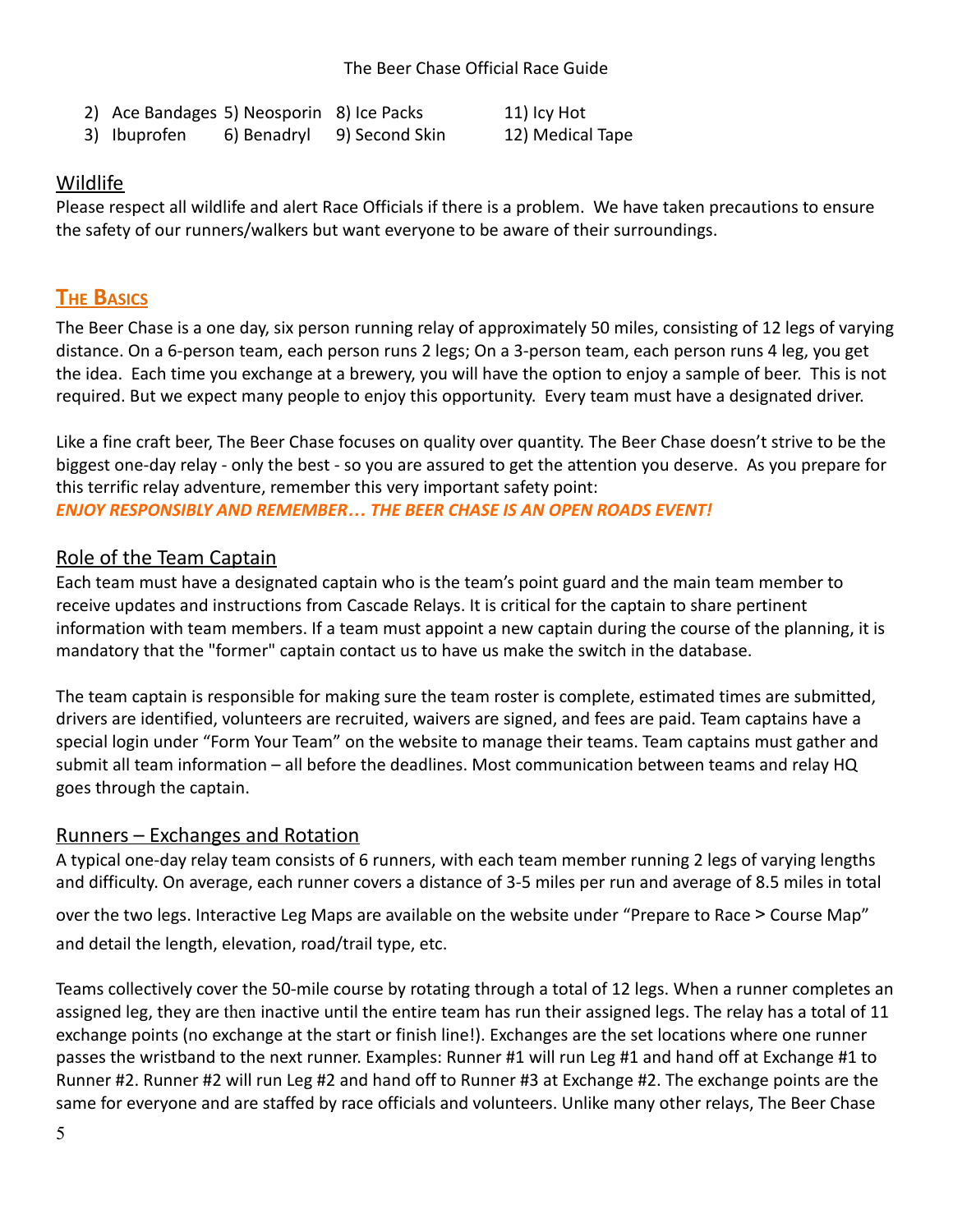teams are not required to run in any particular order. Your team can combine legs or mix up runners however you choose. One requirement: *you MUST exchange at exchange points!* This is for everyone's safety.

Although 6-member teams are the norm, we also welcome teams with as few as 2-4 members.

#### Support Vehicles

Due to the nature of the event, The Beer Chase teams are largely self-supporting. This means your team provides its own food, water, sports drinks and minor first aid items. While the primary function of your support vehicle is transportation, since there is little time for lingering at the exchange zones your support vehicle is also typically the best place to refuel and re-hydrate.

#### **Drivers**

We require that all teams provide at least one DESIGNATED DRIVER throughout the 12-leg relay portion of the event. The Designated Driver shall not consume alcoholic beverages throughout the 12-leg relay portion of the event. The designated driver is the team member who has one job only: navigate the course safely and remain 100% alert.

It is recommended that the role of driver should not be relegated to whoever isn't running. This individual should be charged with the important duties of knowing the route, ensuring the team's safety, and serving as protector for all runners on the course. However, if you will be using two runners as your drivers, they must both be Designated Drivers and must abstain from all alcohol tastings until the end of the relay portion of the race.

Drivers – know the road. Study the maps. Ideally, drive the routes before race day. And, by all means, drive in a manner that ensures everyone's safety. This may be a good time to remind everyone: Despite our famous local beer market and awesome beer sponsors, **alcohol consumption by any Van Drivers will not be tolerated during the event.** Safety is our first concern, so save the drinking for the finish line celebration if you are driving.

#### <span id="page-5-0"></span>Violation of Open Container Law

(1) A person commits the offense of violation of the open container law in a motor vehicle if the person does any of the following:

(a) Drinks any alcoholic liquor in a motor vehicle when the vehicle is upon a highway.

(b) Possesses on one's person, while in a motor vehicle upon a highway, any bottle, can or other receptacle containing any alcoholic liquor, which has been opened, or a seal broken, or the contents of which have been partially removed

#### <span id="page-5-1"></span>**GENERAL INFORMATION**

Water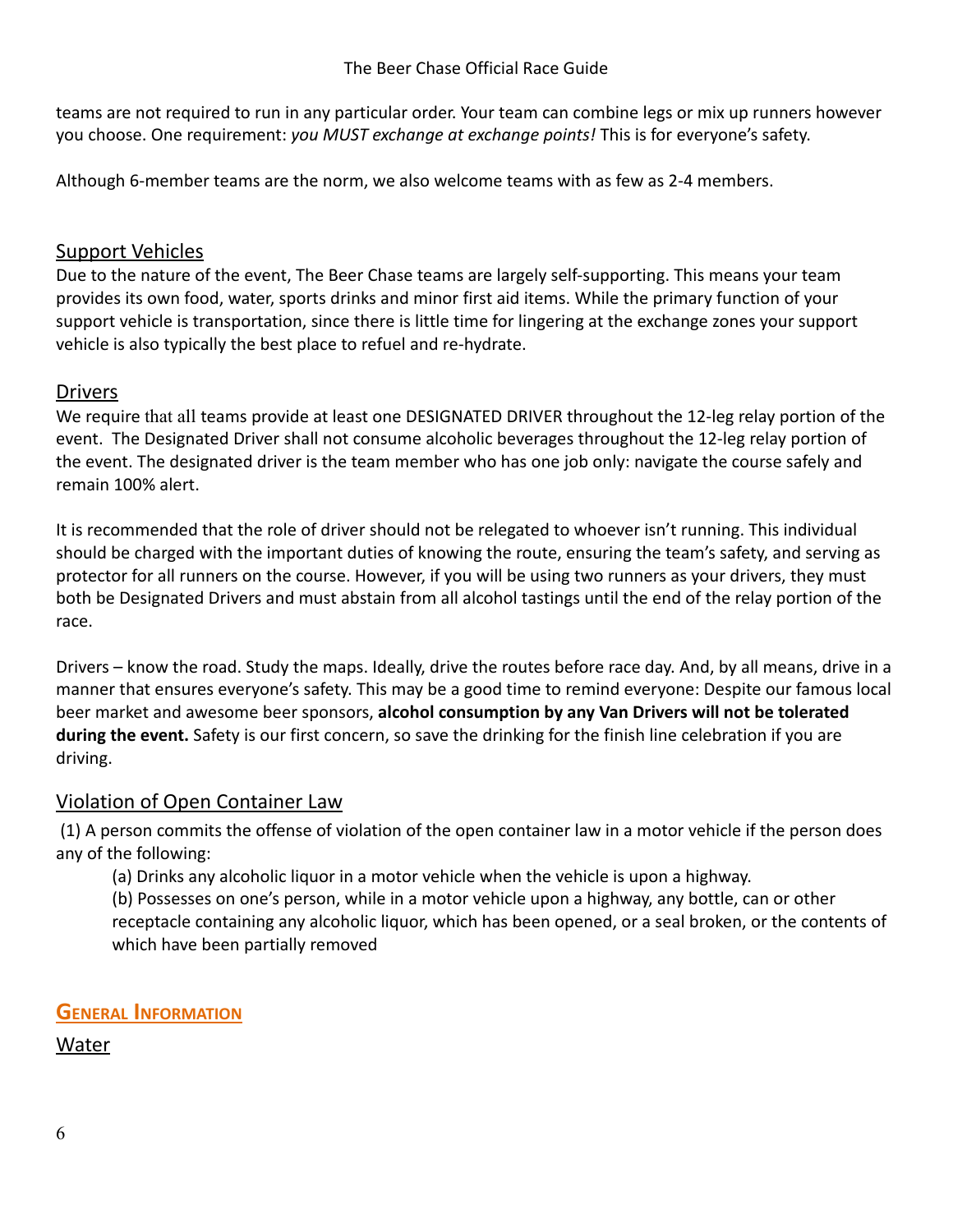We will NOT provide water along the course. Water will be available at the start and finish line. Water from 5-gallon jugs will be dispensed into your personal water bottle or container. A limited number of cups will be provided as this creates unnecessary waste.

#### **There will be a LIMITED amount of water supplied, therefore teams must plan accordingly and bring sports drinks and additional water to ensure that your team remains hydrated throughout the entire course!**

#### Bad Weather

The race will occur in rain, shine, or snow! However, under certain severe weather conditions or natural disasters such as forest fires or flooding, we reserve the right to cancel the event. There will be no refunds given if the race is canceled due to weather. Conditions that may result in a race being cancelled include, but are not limited to: severe electrical storm, snowfall, tornadoes, smoke from nearby forest fires, etc.

#### Lightning

If there is lightning at the start of the race we reserve the right to delay starts until the lightning clears. If you see lightning on the course after the race has started, get your runner off the road and into the support vehicle. Make a note of the time and the location where you exited the course. If lightning clears within 1 hour put your runner back on the road where they left and make a note of the time. If lightning persists longer than an hour, move ahead to the next exchange. For every hour of lightning you may move ahead one exchange. Keep close track of where and when you left the course and where and when you returned to the course. At the end of the race we will have a form available for you to report these locations and times. We will then calculate your average pace and apply this pace to the segment of the course that you missed. In this way, we will adjust all overall race times.

#### Forest Fire

We strongly encourage all of our participants to be extremely mindful and cautious of the dry conditions and avoid parking vehicles (hot undercarriage) on top of dry grass! In the event of a Forest Fire in the region, our event may be cancelled due to road closures or if resources that we rely on for the safety of our participants are re-directed to fight a forest fire. We will make every attempt to adjust our course to continue the event (possibly by skipping a section of the course) but our ultimate responsibility is the safety of our participants. The Cascade Lakes Race Group, LLC will not provide refunds if the event is canceled due to natural disasters, a pandemic, acts of God, or any other event beyond our control.

#### <span id="page-6-0"></span>**TEAM DIVISIONS**

The Beer Chase award divisions are different from some other races, so please review them carefully. Please see the website for additional details.

- **Open –** One or more under 40
- **Masters** All 40 or over
- **Corporate** At least 4 employees or relatives from the same company (no gender divisions)
- **Public Service** Military/ Law Enforcement/ Firemen at least 4 members or relatives (no gender divisions)
- **● Brewers** At least 4 employees from the same brewery (No gender categories)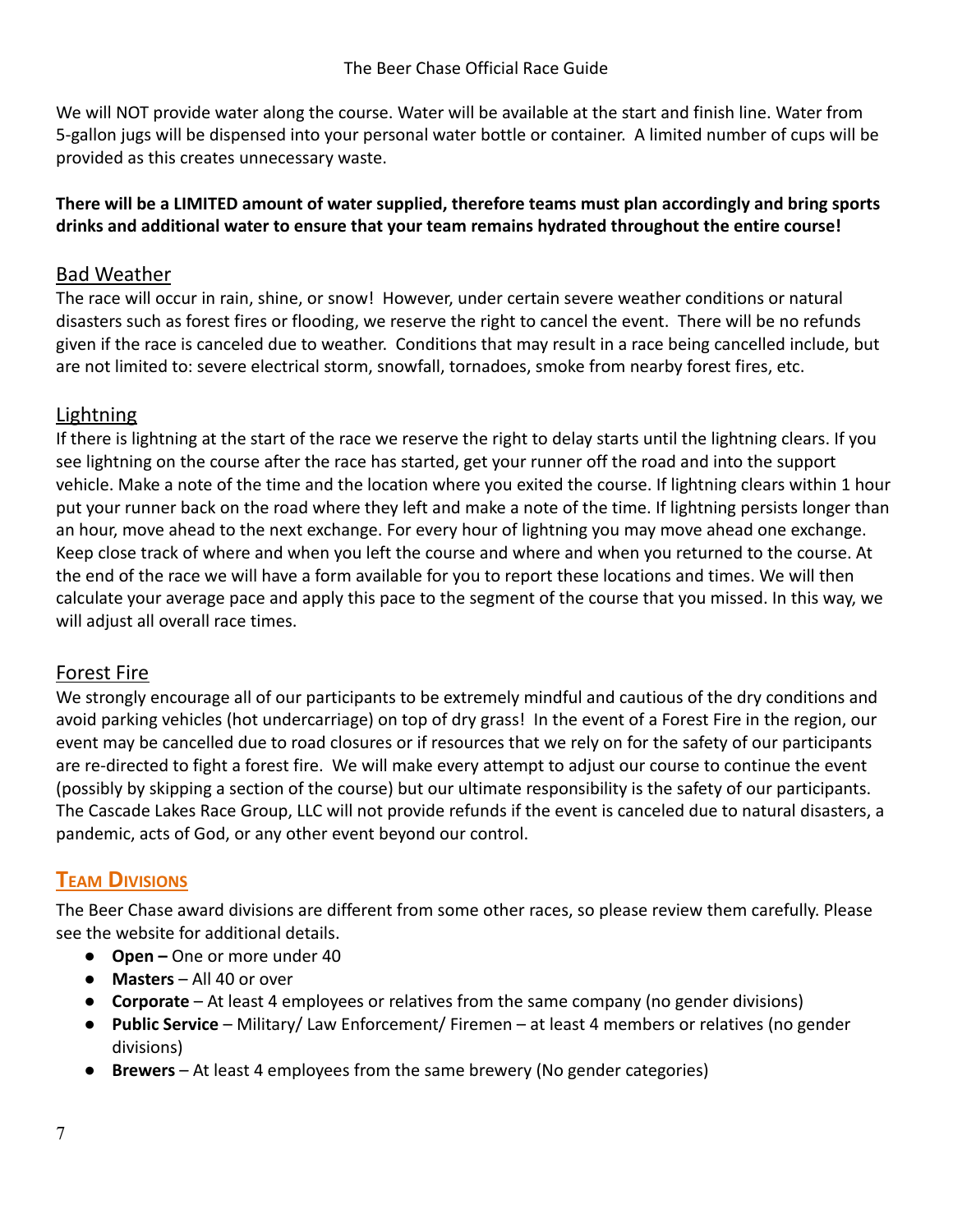- **● Military Challenge –** Members currently serving on active/reserve duty from the same branch of the military. (no gender divisions)
- **● Eco-Challenge –** Instead of traveling in a van, all members of your team ride between exchange points on bike. (no gender divisions)

#### **Gender Categories**

- **Mixed** Any combination of mixed gender
- **Men** All members male
- **Women** All members female

**Overall 1 st , 2nd & 3rd Place Run Team Winners** - 30%, 20%, 10% off the following years registration fee, respectively, as well as guaranteed entry for the following year's race.

#### Team Names

Running relays have a tradition of colorful team names that add to the event's fun atmosphere. The key is to be creative. Your name should distinguish your team, as well as win you some extra attention at the start and finish when it's announced. Remember, your team may not be the fastest, but it can still have the wittiest name. So, have fun; get sassy, but keep it all in good taste. We hate to be a killjoy, but race officials will be forced to reject names that contain offensive language or fail to reach a minimal standard of good taste. Remember, there are kids and grandparents out on the course – keep them in mind as you brainstorm your team name.

#### Team Spirit

No matter what we do to provide a great race, most of your experience, good or bad, will come from your own teammates. One-day relays—part road trip and part road race—are the perfect excuse to have a great time! We encourage you to live it up out there ...responsibly. Decking your van out and wearing crazy costumes is only part of the course. So, prepare for the fun. Pick a theme that works with your team name. Go the extra mile and invest in team singlets or costumes. Give out an award for the MVP. Gather up those nutty decorations down in the basement and put them to good use. Set team rules like "getting out of the van to cheer every time." Bring magnets to "tag" other team vans. Cheer *every* runner that passes, not just your own. Your team might even win the Best Team Theme Award!

New to relays? Get inspired by watching videos from prior years on our website or looking through pictures from prior year contests at Cascade Relays events!

#### **Training**

We admit that the idea of running an event that covers ~50 miles may be a bit intimidating. Yet, one of the beauties of The Beer Chase is you don't have to be a great runner to run it. Nearly everyone – from the dedicated jogger to the serious racer – can do this event. **That being said, you will be unlikely to finish the event, or enjoy it in the process, if you haven't trained.** Runners should check with a medical professional prior to participating.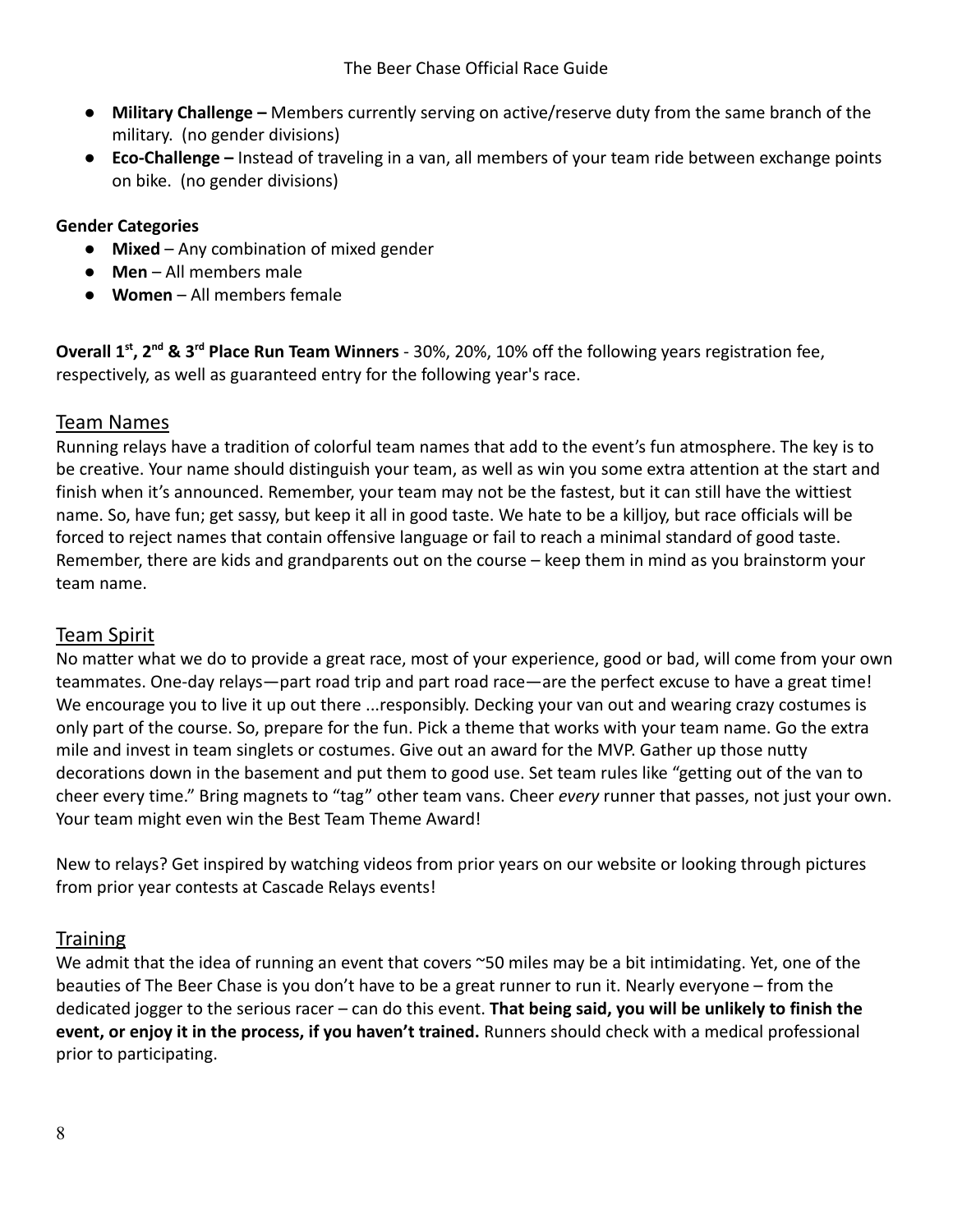Our best advice is to train as if you were planning to run a 10K. Several weeks before the big day you should be able to cover at least 7 miles in one long run. However, keep in mind you will run multiple legs. This is mostly a blessing, but you may not agree by the time it is your turn to crawl out of the van for your second effort in under 12 hours. Therefore, we suggest you add a few "doubles" to your training routine leading up to the relay. For example, on a few occasions before the relay you may want to run 5 miles at a moderate effort in the morning; then follow up with another 5 miles five or six hours later. This exercise will go a long way in preparing your body – and your mind – for the multiple-leg experience of The Beer Chase.

#### Preparing to Run the Course

Unlike some road races, a one-day relay course is never closed to traffic. Except for the portions of the race on trail, you'll share the road with everyone else, including vehicles. Therefore, **you must follow the rules of the road just as you do when you go out for an everyday run**. For example, unless otherwise noted in the race map, runners run against oncoming traffic. All teams and individual runners are ultimately responsible for staying on the course. The route will be blazed and there will be directional signs and volunteers to assist you, but you must remember that it is impossible to have a sign or a person at every intersection in a 50-mile event (not to mention that signs sometimes get stolen or blown over). Ultimately the race organizers are not responsible if you get lost. For that reason, take plenty of time before the event to study your individual legs.

If you are the type who gets lost in your neighborhood, you may want to print out a reduced copy of your leg maps and carry them in a plastic sandwich bag for reference if needed. Alternately, you can bring a cell phone with the race maps downloaded in case you don't have cell phone reception.

We will place over 300 directional signs along the course route to help you remain on course. In order to ensure that you are running on the correct side of the road to see these directional signs, please follow the "Touch & Go" for every sign you see. Simply run to the sign "touch it" and "go" in the direction it is pointing you to turn. Some legs are very simple; some are full of twists and turns. The Boy Scouts say it best: Be prepared.

**The Beer Chase directional sign**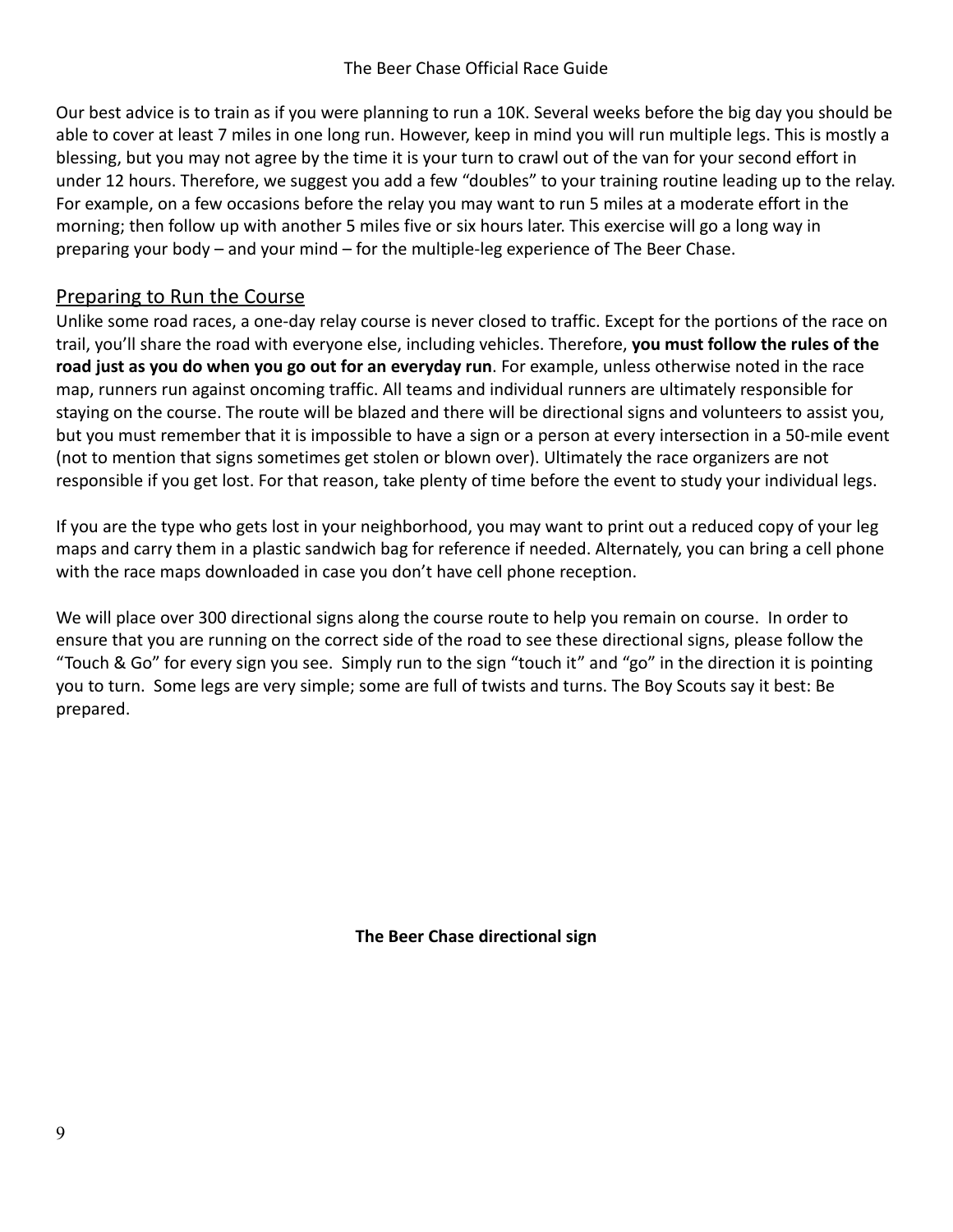#### The Beer Chase Official Race Guide



#### <span id="page-9-0"></span>**PACE PROJECTIONS**

The only way we can pull this race off is if you run near the expected pace you say you will. We have complex spreadsheets that predict when teams will reach each exchange point so that we can have volunteers and services there. If a team says they will run fast and ends up slow, or says they are slow and ends up fast, it can kill our projections.

**All team captains must complete the [BBC Leg Timesheet](https://docs.google.com/spreadsheets/d/1KXbF1WEQSd7nlbrh4bZ-0BlAOew-wIHHEzU9kMa09vs/edit?usp=sharing)** to calculate their team's Projected Total Course Time. Calculated Total Projected Course Time must be submitted to us via the registration database. Teams will not receive a Start time until this form is submitted. It is critical that each runner attempt to enter an accurate pace for each assigned leg. NOT your PR! Your estimated leg time should take into consideration the rating, elevation, heat and general fatigue of a relay event.

These projections are critical for race management because they allow us to determine proper spacing between teams and vans along the course. Without accurate projections, it becomes impossible to provide staffing and assistance at the exchange points on the route. Indeed, these time estimates are so important that "sandbagging" – turning in erroneous times in the hope of gaining an optimal start time – will NOT be tolerated.

#### **\*Important team pace information**\*

With the help of our complex timing spreadsheets, we build in a cushion and then determine when each exchange point will open and close. **If you reach an exchange point before it is open or after it has closed, it is because you have not accurately estimated your team pace that your team provided.**

If you reach an exchange point after it has closed, alert a race official that you have fallen off pace and we will provide instructions for your team to get back on pace to complete the race prior to the closure of the course, which is 7:00pm the day of the event. **All teams must cross the finish line prior to 7:00pm**. **Please refer to the next page for instructions on changing your competition status.**

#### <span id="page-9-1"></span>**OFFICIAL COMPETITION RULES**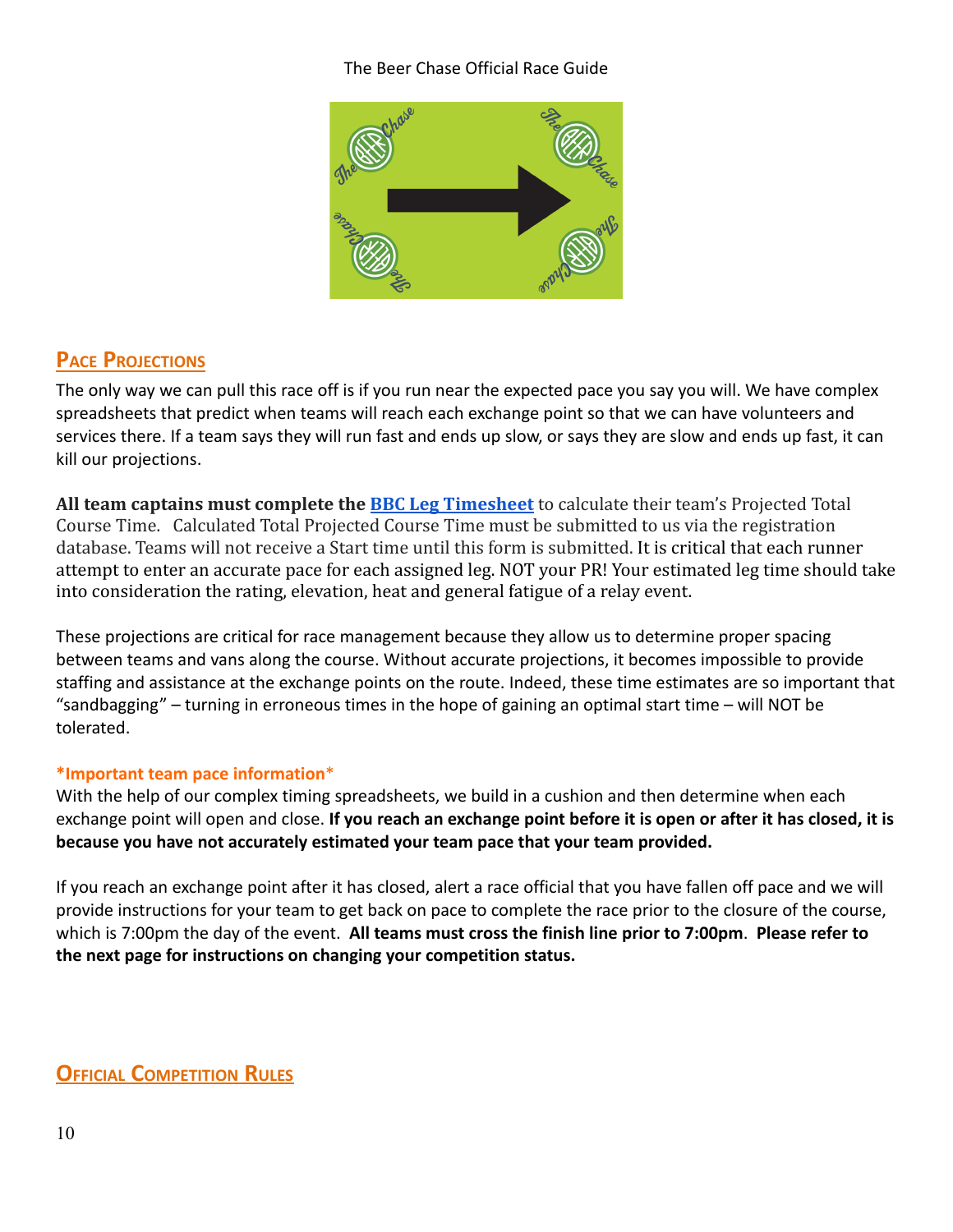#### **Compete for A Division Title**

- 1. In the event of an injury, any of the remaining runners in that van can replace the injured runner. You are not allowed to bring in a 7th runner to run the remaining legs for the injured runner. With the exception of the leg in which the runner was injured, legs cannot be split. For example, if runner #3 is injured halfway through their first leg, any SINGLE runner can finish that leg. For the injured runner's remaining legs, any runner can substitute, but each substitute must run a complete leg. **If a runner drops out on one of their legs, they may not reenter the race.**
- 2. If you don't have 6 runners to start the race the same rules apply: any runners from the same team can complete the legs for the missing runner. Each leg must be completed by one runner only. Our relay does not require participants to compete legs in order, thus allowing your team to strategize.
- 3. Please notify a Race Official (anyone wearing a green Cascade Relays hat) to inform us you have an injured/missing runner and will be replacing them with a runner from the same van and are still competing for a Division Title.

#### **Beer Garden League - If you fall behind predicted pace and might not finish before the course closes at 7:00pm (Finish Line) and/or do not wish to compete for a Division Title or receive an Official Finish Time:**

- 1. The most important thing is to have fun and safely finish the race and join us at the finish line! If you are not able to finish all legs, finish whatever legs you can and join us at finish line brewfest.
- 2. If your team is falling behind but all 6 runners still want to run 2 legs each, we recommend the following: After Leg #8 runner finishes, drive straight to Ex Pt #9, skipping leg 9. Then double up (2 runners) on the two final legs (Legs 11 & 12). Everyone will still get to run 2 legs each in the Relay, but your team will catch up to your predicted pace and your team will now compete in the Beer Garden League.
- 3. You will still receive your finisher medal and swag but will not be listed with an official time in the race results, since you must complete the entire race following all rules in order to receive an official time and compete for a division.
- **4. You MUST** use the Race Day Website option to "change competition status" and choose "Beer Garden League"

#### <span id="page-10-0"></span>**OFFICIAL TIMING**

Please understand it is impractical to precisely measure the distance of a course that is ~50 miles in length. Your GPS watch will probably tell you a slightly different mileage than we have calculated. This is not a certified marathon or a Boston qualifier. Don't take the leg distance too seriously – it's a beer run.

For Official Timing, we will be using a timing system at the Start Line and Finish Line. Results will be posted after the race on our website.

#### <span id="page-10-1"></span>**PENALTIES**

It has been our goal to have as few rules and penalties as possible. The spirit of the race is our primary focus and includes safety for all, having fun, enjoying the natural and scenic beauty of the region, experiencing the craft breweries and to efficiently get your team from the start to the finish line in time to enjoy a few cold beers and dinner with your team on Saturday night! However, a race with no rules or penalties at all is not possible, so here are just a few that we find to be important for preserving the spirit of the competition and the safety of all participants.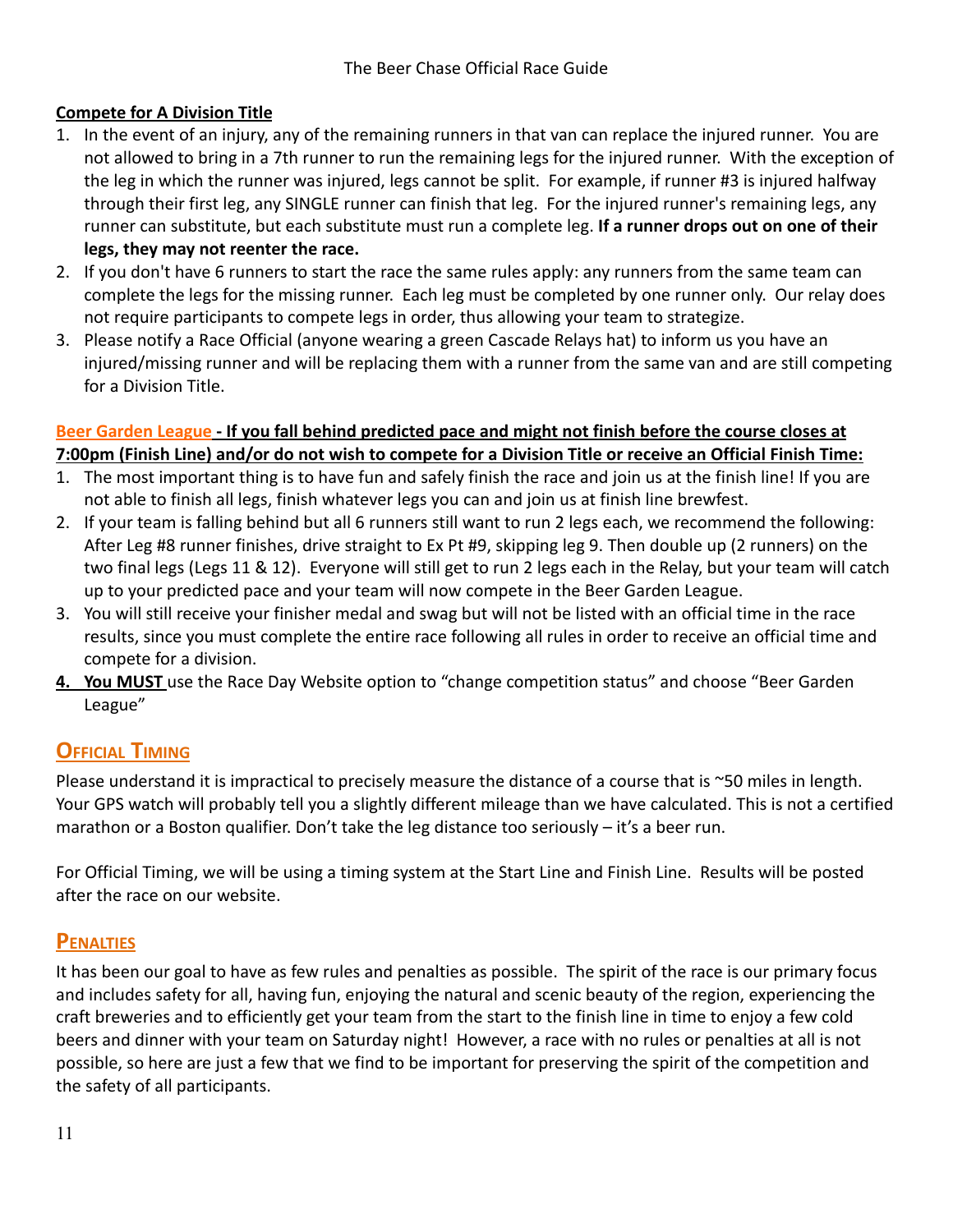**Violation of any of the following rules could result in disqualification or 30 to 60 minutes added to your team's race time.** Severity of the penalty will depend on the severity of the infraction. Any race official can decide if and to what degree a team has violated any of these rules. Race officials also reserve the right to increase or decrease penalty times based on a case-by-case basis. All decisions by the Executive Race Director or Cascade Relay Race Officials are final.

Generally, if you are reminded of a rule by a race official and immediately and respectfully comply, you will not receive a penalty for the first warning.

We will make every effort to inform the Team Captain of any complaints or penalties as soon as they are reported, either by cell phone/text or by announcing your team name at the finish line.

#### <span id="page-11-0"></span>**30 Minute Penalties**

#### Team Race Bibs/Wrist Bracelets

Team race numbers must be worn on the front of each runner at all times while on the road and the numbers must be visible. **It is especially critical for timing and safety purposes and failure to have a visible number pinned to the front of a runner will result in a 30-minute penalty.** Things to keep in mind: if you pin your number to a shirt and take off that shirt while running, you must pin your number to the front of your shorts. If you want to put on a jacket or sweatshirt while running, the number must be pinned to the outer layer of clothing in the front.

The team's bracelet (baton equivalent) should also be worn at all times while the runner for the team is on the road.

#### **Bicycles**

No bicycles are allowed to accompany runners during The Beer Chase, unless your team is officially accepted to compete in the Bend Electric Bike Eco-Challenge.

#### <span id="page-11-1"></span>**60 Minute Penalties**

#### Only one race vehicle per team

Each team is allowed to have one race vehicle. If you have family or friends that want to observe the race they may park at any legal spot along the racecourse. They are not allowed to park at exchange points, as parking will be limited. Runners are not allowed to ride in the car of a family member at any time during the race.

#### Respecting Race Officials & Volunteers

Course volunteers at all exchanges have the authority to penalize a team for rule violations, abusive behavior, or a team's failure to follow instructions given by volunteers, **after consulting with a Race Official**. Abusive treatment or disregard for their authority will not be tolerated and the Race Official will determine the severity of the penalty.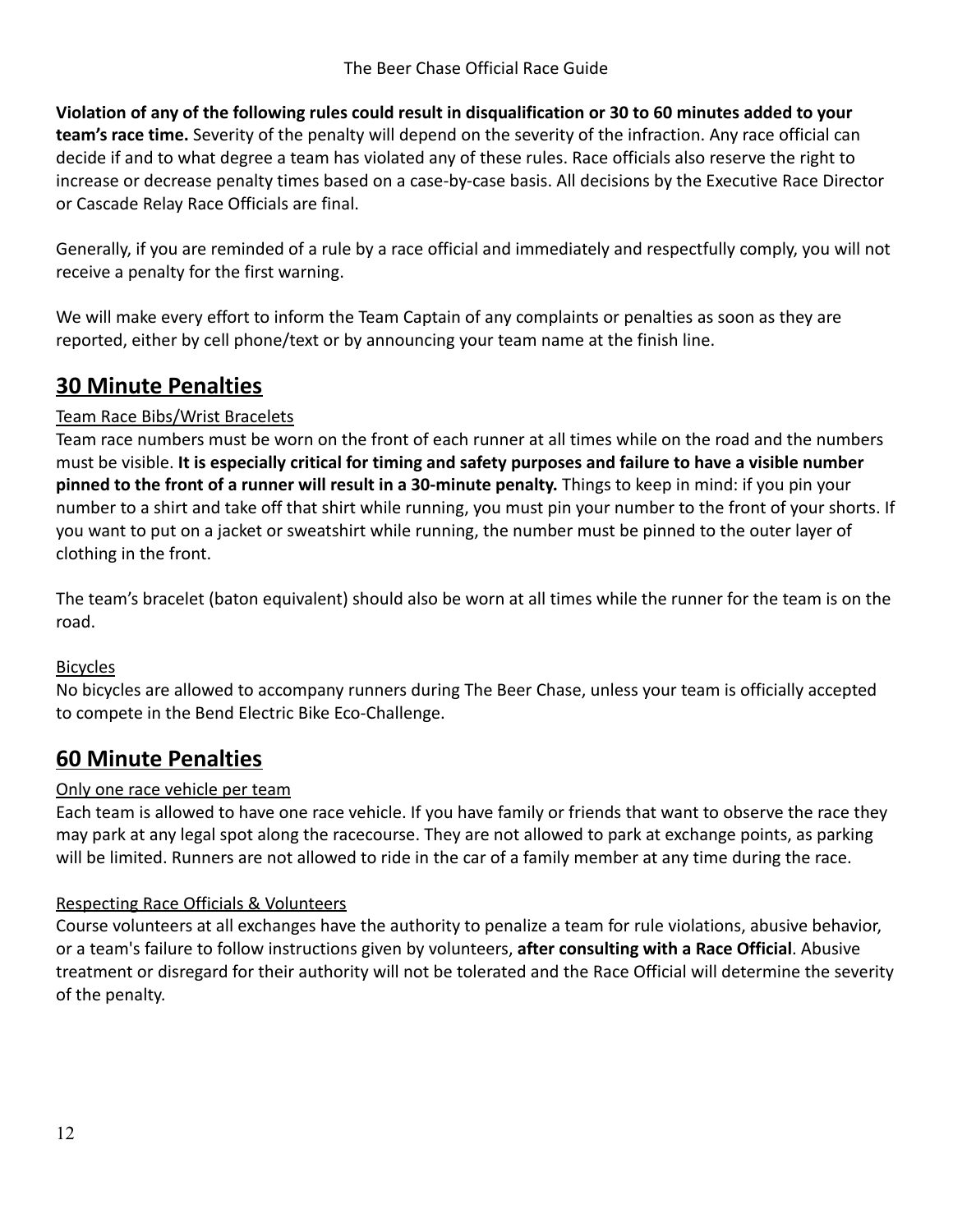#### <span id="page-12-0"></span>**Disqualification**

**Violation of any of the following rules will result in immediate disqualification. You may finish the race but will not receive an official time or be eligible for any awards or contests.**

#### Alcoholic Beverages

The only thing more important than fun, is safety and we take safety extremely seriously. That means no open containers in vans and absolutely no drinking and driving. We require that each team have a designated driver. Although the Beer Chase provides beer samples along the course, it is ultimately your responsibility to monitor your intake and act responsibly. Be aware that dehydration is more likely with alcohol intake and running. On the chance that the race day is warmer than usual please take this in to consideration and drink plenty of water and supplement with electrolytes as needed. Thank you in advance for your cooperation and self-monitoring. We expect everyone to act as mature responsible adults.

#### Run on The Designated Side of The Road

Runners are to run on the side of the road that has been designated in the Official Race Map. NO EXCEPTIONS!

#### Respect Local Residents & Communities

While traveling through the local communities, please remember that we are guests, and that you should treat all residents with courtesy and respect. Going out of your way to thank locals will go a long way in securing our ability to return each year to this beautiful countryside. The following "Do Nots" are not intended to cover the broad spectrum of issues regarding respect for local residents and businesses. Therefore, please use common sense while in residential areas (as in all areas), we reserve the right to penalize or disqualify any team based on a lack of respect for the communities we travel through.

#### Do Not:

- Do not yell, honk horns or flash high beams during evening and morning hours in residential areas.
- Do not block any residential or business driveway.
- Do not impede traffic by driving too slowly (unless following race course speed limits, which are set on rural roads where outside vehicular traffic should be minimal) or by not properly pulling your vehicle over to the side of the road when stopping.

#### Littering & Property Damage

Any runners who are reported to have damaged private or public property or to have littered, urinated or defecated on private or public property will be disqualified and will not be invited back. Toilets will be provided at all exchange points. Teams are encouraged to manage all of their litter and our participants are asked to follow the policy of, "YOU PACK IT IN, YOU PACK IT OUT!"

#### Vehicles longer than 20', Motor Homes, Buses or Limos

No vehicles longer than 20', motor homes, buses or limos are allowed on the course by any team or team support. If you have doubts about the legality of your vehicle, you must have it checked at the start by the Director.

Only one (1) vehicle per team is allowed on the course.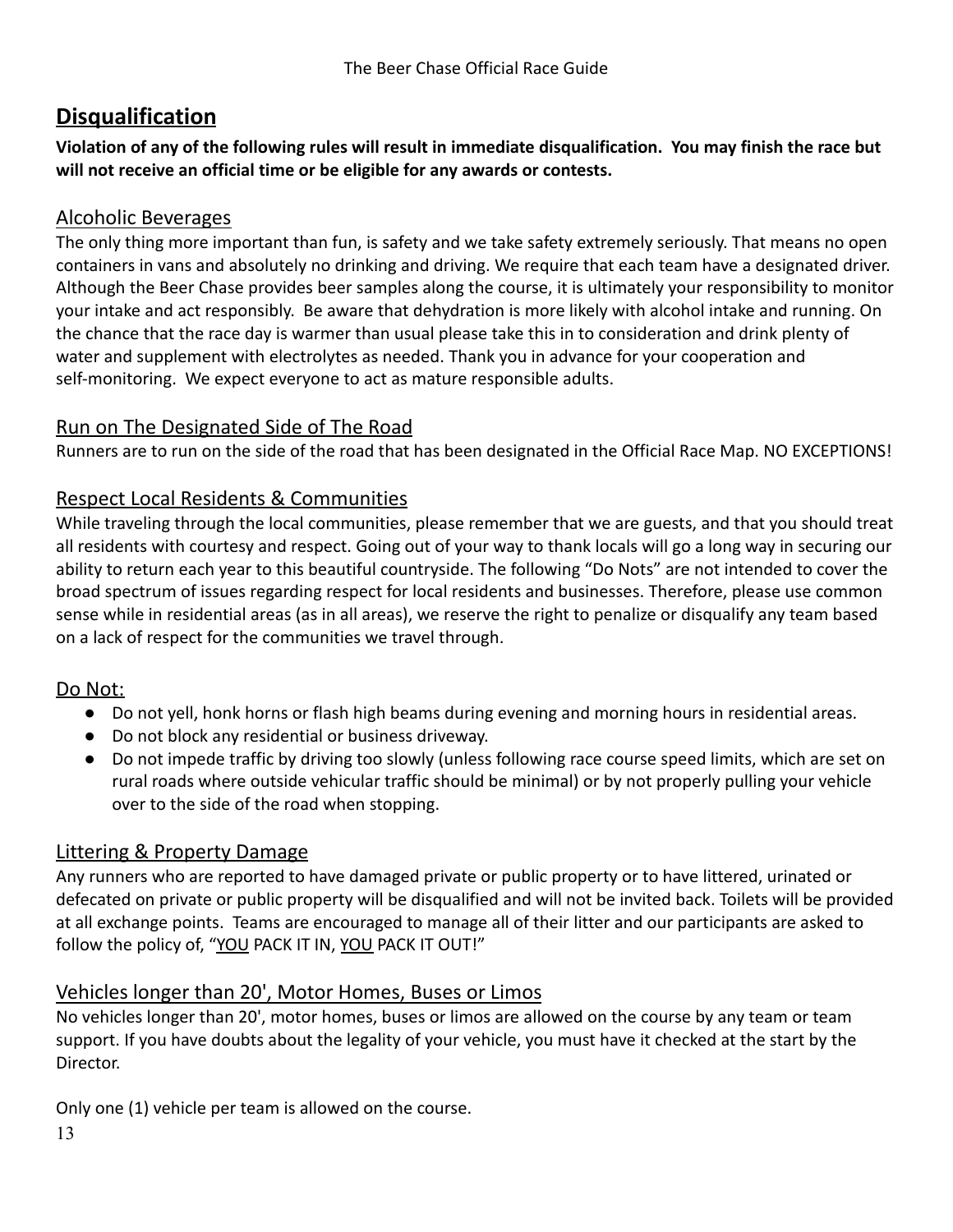#### No-Show Volunteers

If a volunteer cannot report, it is entirely up to the Team Captain to find an alternate and to make sure they report to their appointed job site at the assigned time. Failure of a volunteer to fulfill their job will result in automatic disqualification without appeal.

#### **GETTING LOST**

We do everything possible to provide accurate, detailed maps, signage, and volunteers along the course. However, it is impossible for us to monitor the entire ~50-mile course at all times. Signs get stolen, blown over, turned around, or volunteers don't show up at their assigned location or might leave for a quick bathroom break. We do our best to keep you on course, but **you** are ultimately responsible if you get lost.

#### **It is each participant's responsibility to know your leg route to stay on course.**

Suggestions for staying on course:

- 1. Study the leg map before starting each leg and familiarize yourself with the general direction you are heading and all turns.
- 2. Consider bringing a copy of the leg map with you.
- 3. Consider running with a smart phone with access to the race map in case you get lost.
- 4. Vans may wait for their team member at critical turns to ensure they stay on course.

**If a runner gets off course, they must return on foot or in their support vehicle back to the point where they went off course and continue from there on foot.** It is a violation to drive ahead to make up for the mileage they may have covered while lost; teams who do not follow the above rule correctly will not be allowed to compete for a division title.

#### <span id="page-13-0"></span>**EVENT DAY WEBSITE INSTRUCTIONS**

**You must also use The Beer Chase Race Day Website\* to:**

- a. **Look up contest information**
- **b. Submit a complaint about another team**
- **c. Submit feedback to the Race Directors**
- **d. Change your competition status**
	- i. You are automatically in competition for a division title. In order to remain in competition for a division title you must abide by all rules, including lost and injured runners. **If one of your runners is injured**, but you are still competing for a division title, please select the "injured runner" category so that we know in case another team reports you as cheating.
	- ii. **Beer Garden League** There is nothing wrong with knowing your team limits and deciding you can't complete the race or if you've fallen behind predicted pace and your team won't finish before the racecourse closes. If you decide not to finish the race, or otherwise not follow official rules, you must designate your team in the beer garden league and your team not receive an official time or compete for a division. (Your team will still receive prizes, medals)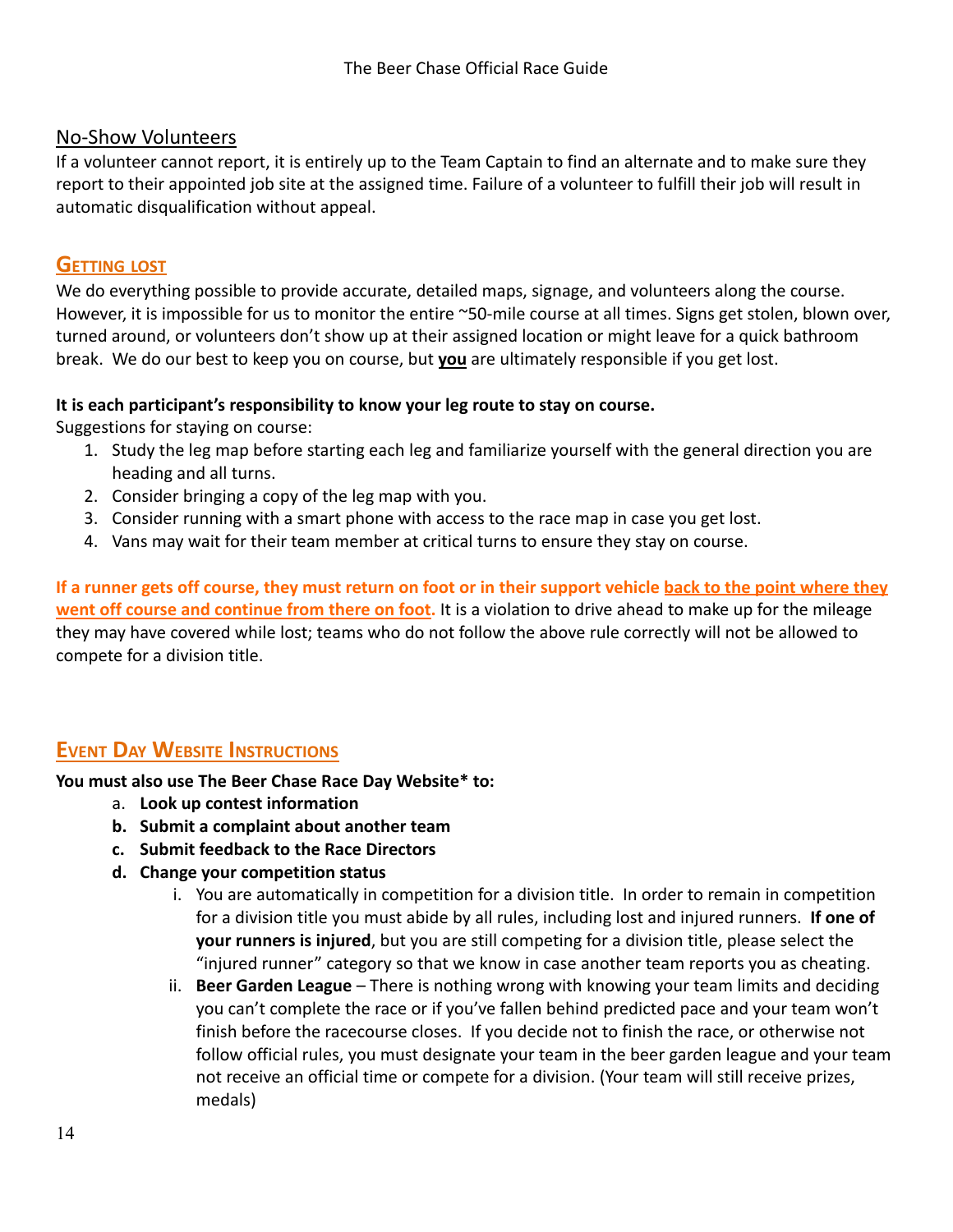#### You-Tube Video Awards

All teams have 45 days following the event to post a video on You-Tube. All submissions must be received prior to the deadline via email at [info@cascaderelays.com.](mailto:info@cascaderelays.com) Don't forget to include the link to the video in your email. A team of (5) race officials will select the Best Beer Chase video based on the following criteria: originality, quality of production, humor or creativity and team spirit! Please remember that children may watch these videos and ensure they are appropriate for publication on our website and social media pages.

Videos cannot exceed (5) minutes in length and use of music is highly encouraged, although You-Tube will not allow any songs to be played for longer than 30 seconds due to proprietary reasons. If you use You-Tube we highly encourage you to continually switch songs every 30 seconds in order to have audio in your video. Any videos that contain nudity or vulgar language will not be considered.

#### **You-Tube Awards**

1<sup>st</sup> Place – 30% off following year team registration

- 2<sup>nd</sup> Place 20% off following year team registration
- 3<sup>rd</sup> Place 10% off following year team registration

All videos will be posted on The Beer Chase website. Cascade Relays reserves the right to use any footage for promotional purpose.

#### <span id="page-14-0"></span>**PRE-RACE**

All Run teams are comprised of six (6) runners that will run two (2) legs each. Regular run teams may run with less than 6 runners (2-5) but must abide by the same rules (e.g. runners must stay in one van throughout the race, legs must be completed by one runner unless someone is injured, etc.) and must finish the course within the allotted time.

#### Race Packet Distribution

All Team Captains and/or participants can go to our website to print the Official Leg Maps, Race Guide, and team timesheets. Cascade Relays does not provide copies of these documents – each team must print at least one copy of each document for your van.

#### Refund Policy

Once accepted and confirmed, the team registration is **non-refundable** and the team is **non-transferable**.

#### <span id="page-14-1"></span>**THE COURSE**

The course is approximately ~55 miles consisting of twelve (12) official legs that anyone on the team can run in any order. All runners on the team must run two (2) legs each, **but the order in which you run is not set** and thus your team is encouraged to strategize and work together to accomplish the race successfully.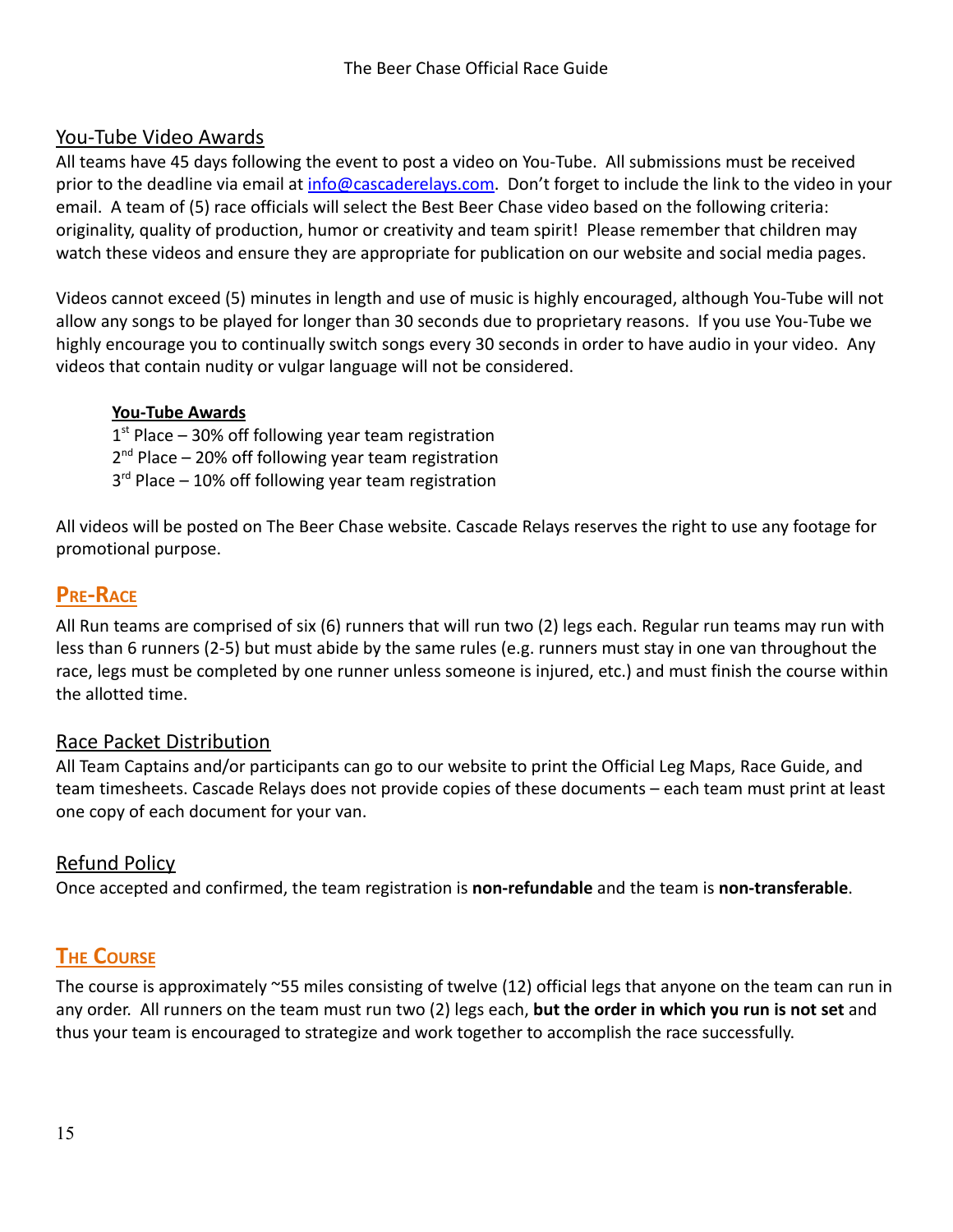#### Legs

The course was designed to take full advantage of the scenic beauty of each region, running on rural roads with as little traffic as possible, and designed to maximize the quiet natural settings of the surrounding regions. Since this is The Beer Chase, we also designed the course to maximize your experience at many of our craft breweries. Legs where the runner will not be accessible to the team vehicle should carry water.

#### <span id="page-15-0"></span>**TEAM CHECK-IN AND REQUIRED EQUIPMENT**

The Team Captain, or a designee, is required to check in Friday evening or Saturday morning at least 30 minutes prior to your official start time. At check-in you will receive bibs, vehicle numbers and one slap bracelet for each team. Participant prizes and medals will be provided at the Finish Line.

We do not *require* this safety equipment; however, we highly encourage remaining highly visible to motorists while running on open roads. These include:

- 1. **One reflective vest**
- 2. **Two red flashing lights for the front and back of the runner**

#### **When you check in you are required to present the following items – NO EXCEPTIONS:**

- 3. **One copy of the Race Guide**
- 4. **One copy of the Race Map**

**All teams will be provided with one "Runner on Road" sign.** These signs are an essential part of our safety plan to alert cars that runners/ walkers are on the road, and any team van without a sign will be penalized.

#### **REGULATIONS**

#### Definition of Terms

**"Shadowing"** - It is permitted for vans to "Shadow" runners/walkers. "Shadowing" is a term that refers to when a van parks a mile or two ahead of their runner and waits for the runner to pass before driving ahead and stopping again. All vans that are shadowing runners must obey traffic laws. Please do not stop or slow down in places that will impede traffic or runners and please do NOT turn your hazard lights on. Your van shall not pull off the side of the road while "shadowing," such as blocking a bike lane or remaining in the right-of-way.

**"Following"** is not allowed during The Beer Chase. "Following" refers to when a van follows 25-30 yards behind the runner while they are running.

#### Run on Designated Side of Road

We do not close roads during the race and we will NOT stop traffic to cross participants. We have selected roads with large shoulders or sidewalks, or that have very little traffic. These roads are safe to run on without any traffic control. Whether running on the shoulder or on a sidewalk, runners/walkers are to follow the instructions on the Official Race Map as to whether to run/walk on the left or the right side of the road. It is extremely important to pay attention and be mindful of the side of the road to run on. When we have runners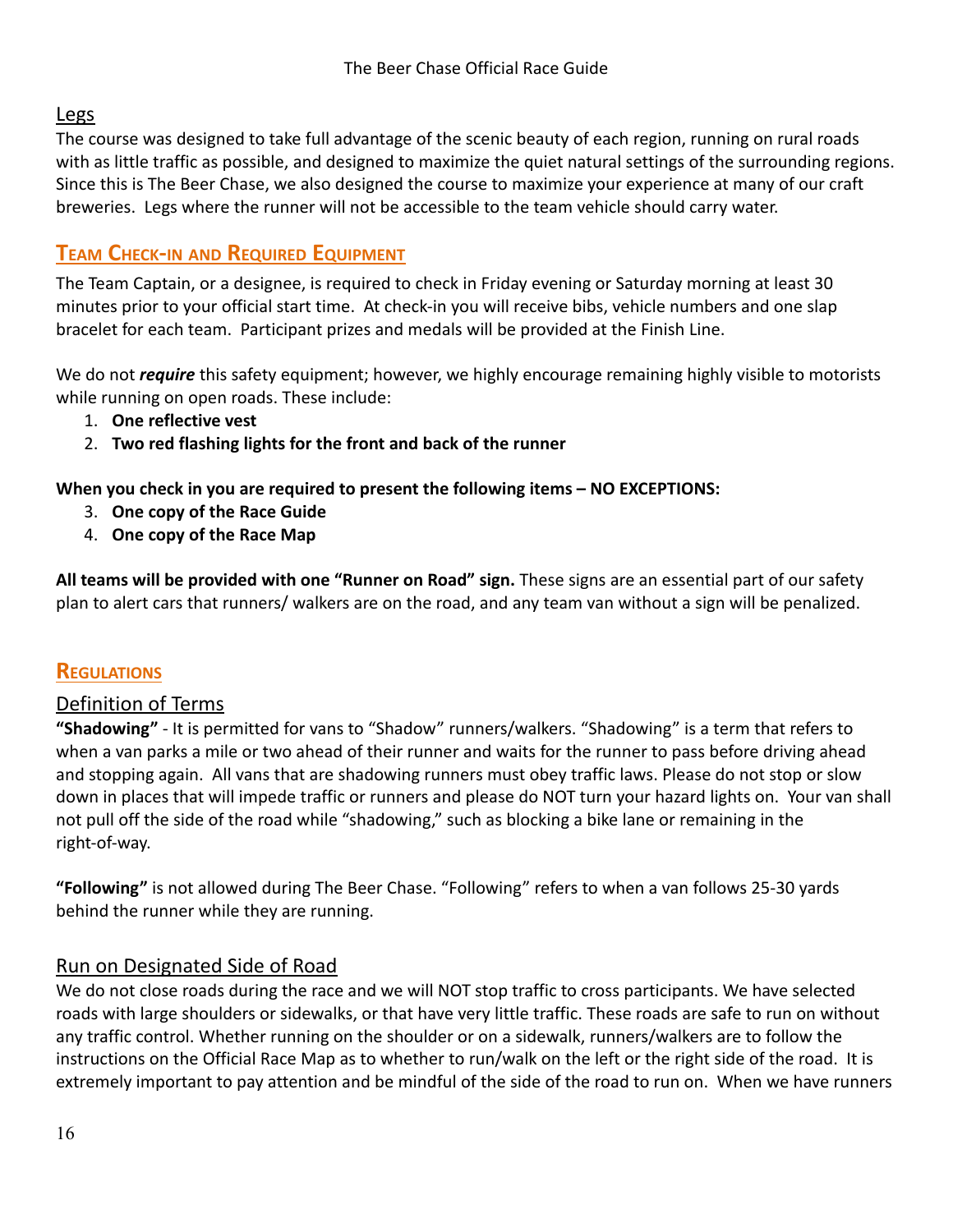running on both sides of the road it becomes particularly unsafe. We have been very thoughtful about which side of the road is safest based on traffic patterns and exchange point locations.

#### <span id="page-16-0"></span>**VOLUNTEERS**

Every team, no matter where you live, must provide one (1) volunteer who is at least 18 years of age or older. Volunteers must be physically capable to perform the assigned duties. Volunteers are not allowed to bring dogs or children under the age of 12. Team captains will be provided with their one (1) volunteer assignment in advance of the event.

#### **Team captains must register their one (1) volunteer in the Team Captain database one month prior to the event date.**

Teams who are having difficulty finding, or don't wish to find one (1) volunteer can make a charitable donation to the Cascade Relays Foundation and a designated charity will provide the volunteer to meet your volunteer requirement. The minimum donation for one (1) volunteer is \$125. This is an excellent opportunity for your team to make a charitable contribution! Charity volunteers must be requested and paid for one (1) week prior to the event. The week of the event date the price to hire a volunteer increases to \$300. Contact us for more information and to request this service: [info@cascaderelays.com](mailto:info@cascaderelays.com)

#### **Please make checks payable to:** Cascade Relays Foundation PO Box 1088 Bend, OR 97709 **\*Please include the event name and your team name in the memo line!**

A packet of information can be downloaded from our website that includes volunteer instructions and driving directions to the exchange points and volunteer sites. **Please ensure that your volunteers have read the Volunteer Instructions carefully before volunteering.**

We ask that all volunteers complete the entire shift, be prompt, and allow additional time for driving to their assignment. We will do our best in assigning our volunteers to locations closest to their home to reduce driving time for all of our volunteers.

We acknowledge the importance of our volunteers! Without a group of dedicated volunteers from the teams, this race would not be possible. We thank you in advance for your time in helping us make The Beer Chase a successful and safe event. We are known for having friendly, respectful volunteers and participants and we hope to stay that way year after year!

**If a volunteer cannot report, it is entirely up to the Team Captain to find an alternate and to make sure they report to their appointed job site. Failure of a volunteer to fulfill their job will result in automatic disqualification without appeal or your team can support the Hire A Volunteer program by paying a fine of \$300 per volunteer in order to avoid disqualification and lifetime ban from Cascade Relay events.**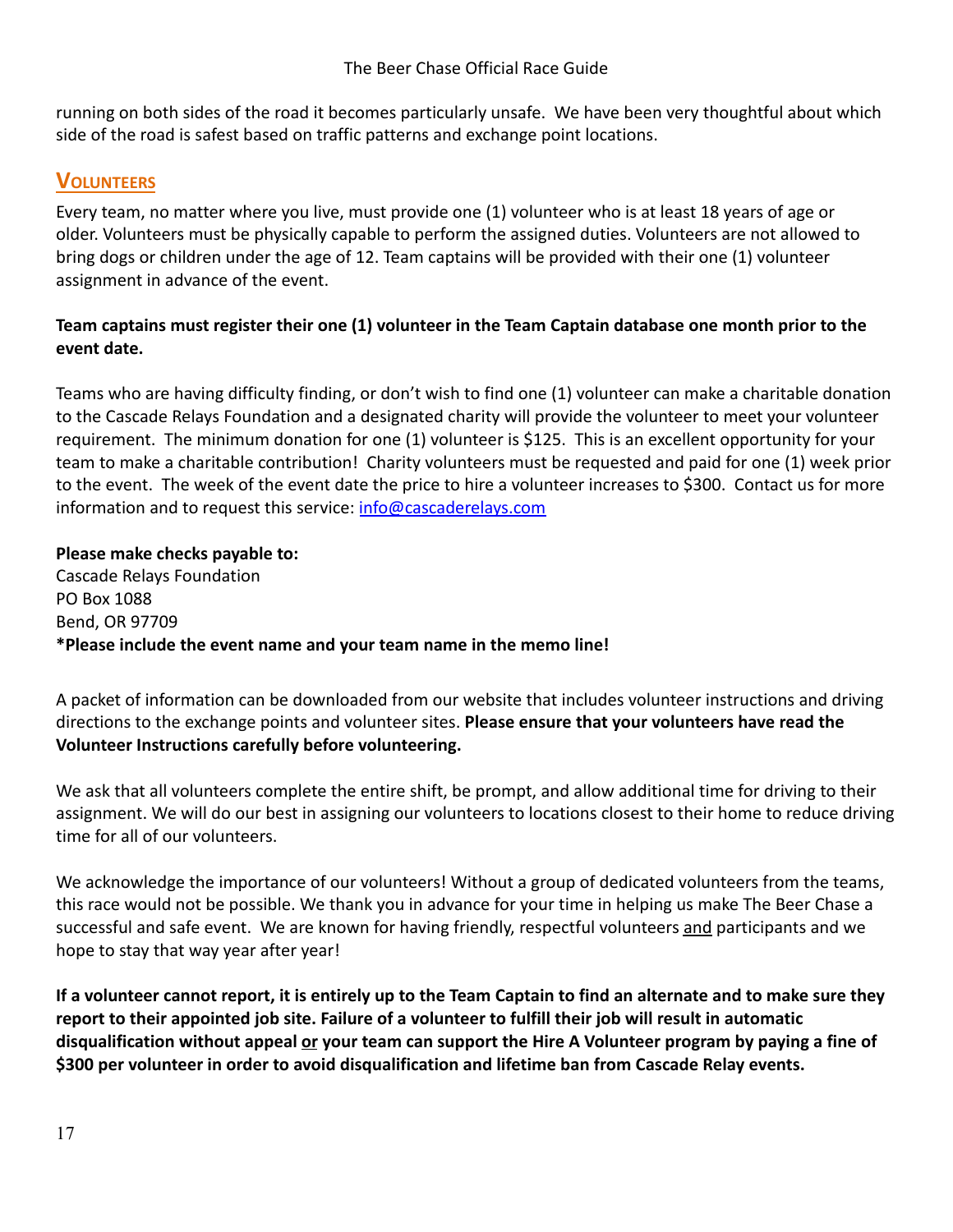#### <span id="page-17-0"></span>**COMPLAINTS ABOUT OTHER TEAMS**

**If possible, please use The Beer Chase Race Day Website to submit a complaint.** If not possible, please use the following complaint form and turn it into the nearest Race Official (not a volunteer) as soon as the issue occurs. This form is to be used by teams to voice grievances or complaints about other teams. If you have complaints about a team breaking a rule, please use this form to let us know. We will review all complaints prior to the Awards Ceremony. Please be prepared to provide two witnesses to the incident(s).